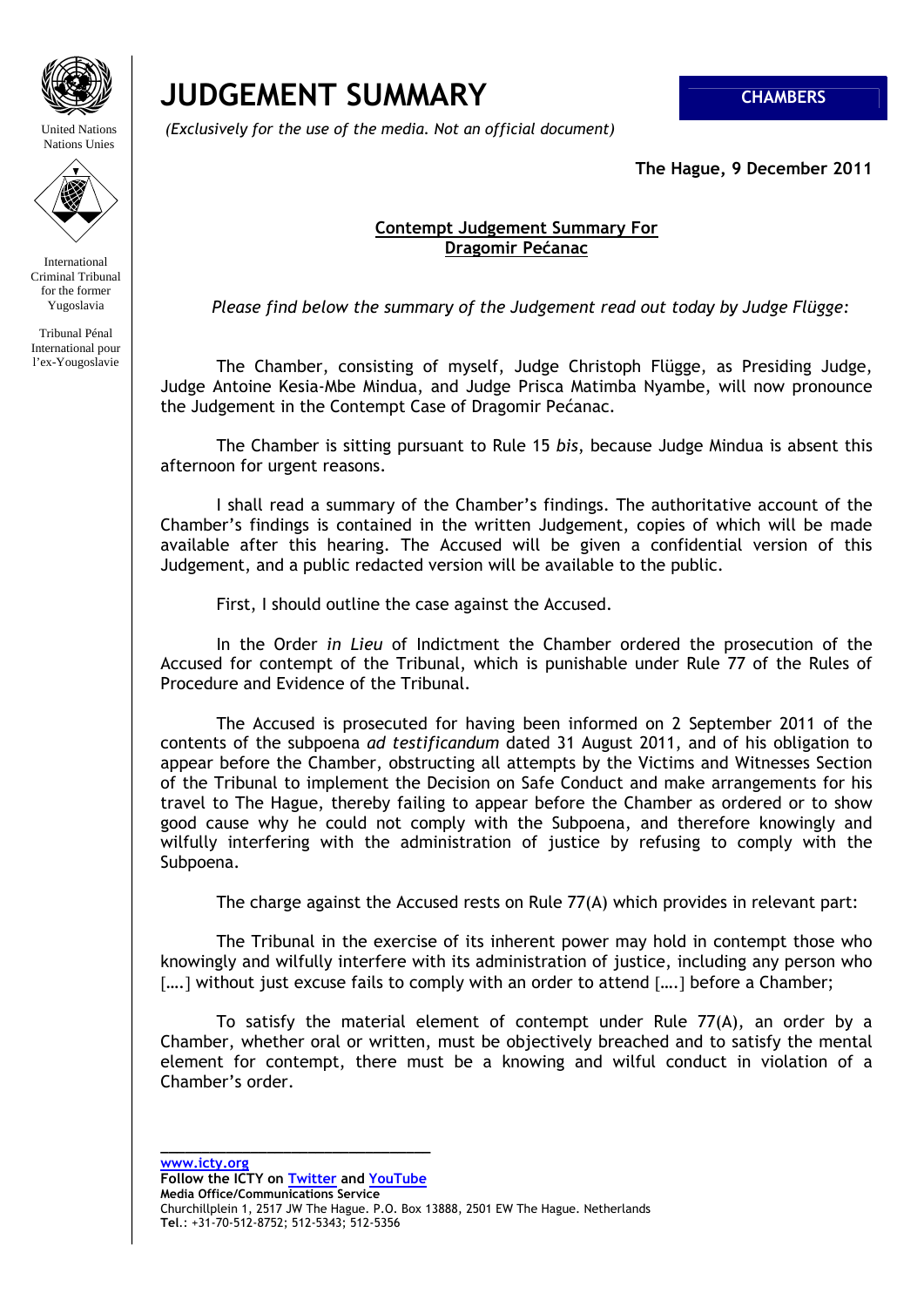I turn now to the findings by the Majority of the Chamber on the material element of the offence of contempt:

It is necessary to determine whether during the period from the service of the Subpoena on the Accused on the 2nd of September 2011 to his arrest on the 27th of September 2011 the Accused failed to appear before the Chamber as ordered or to show good cause why he could not comply with the Subpoena.

First, it should be noted that the Accused did not appear as ordered before he was arrested on the 27th of September.

A Memorandum of Service of the Subpoena records what the Accused said when he was served with the Subpoena on the 2nd of September. He indicated that he was "willing to appear but unable to give testimony for reasons of health". This without further specifics or substantiation cannot amount to showing good cause why he should not testify. He is also recorded as having stated that as a former member of the armed forces he has an obligation to keep state, official and military secrets. Again, this cannot amount to showing good cause why he should not testify. It is certainly no impediment to his appearance or to his giving testimony on matters not covered by this obligation. The other points that the Accused mentioned when he was served with the Subpoena are simply practical matters that he and the relevant authorities needed to resolve before he could testify.

Of the various issues that the Accused raised when he was served with the Subpoena, only "reasons of health", if properly substantiated, could constitute a "good cause" for not complying with the Subpoena. After service of the Subpoena, the Accused took no steps to substantiate these "reasons of health".

The Subpoena imposed an obligation on the Accused to appear before the Tribunal during the week of the 5th of September or on a further date to be specified. It also alerted him to the manner in which this was to be facilitated. Irrespective of the practical arrangements to be made by the Victims and Witnesses Section and the Serbian authorities for his travel to the Tribunal, in the entire period from the moment of service of the Subpoena until his arrest on the 27th of September 2011, the Accused took none of the multiplicity of actions necessary either to facilitate his attendance at the Tribunal or to show good cause why he should not attend.

The Chamber, by majority with Judge Nyambe dissenting, concludes that the Accused neither appeared before the Chamber as ordered nor showed good cause why he could not comply with the Subpoena.

I shall now move on to the findings by the Majority of the Chamber on the mental element of the offence.

On the basis of medical reports and the Memorandum of Service the Chamber, by majority with Judge Nyambe dissenting, finds that the Accused was fully able to comprehend not only the Subpoena and its implications but also the obligations it imposed on him from its service on the 2nd of September until his arrest on the 27th of September. Therefore, the Chamber, by majority with Judge Nyambe dissenting, finds that the Accused knowingly and wilfully interfered with the administration of justice and therefore the requisite mental element for contempt is proven.

Accordingly, the Chamber, by majority with Judge Nyambe dissenting, is satisfied beyond reasonable doubt that the Accused committed an act of contempt of the Tribunal punishable under Rule 77.

*Will the Accused Dragomir Pećanac please rise.*